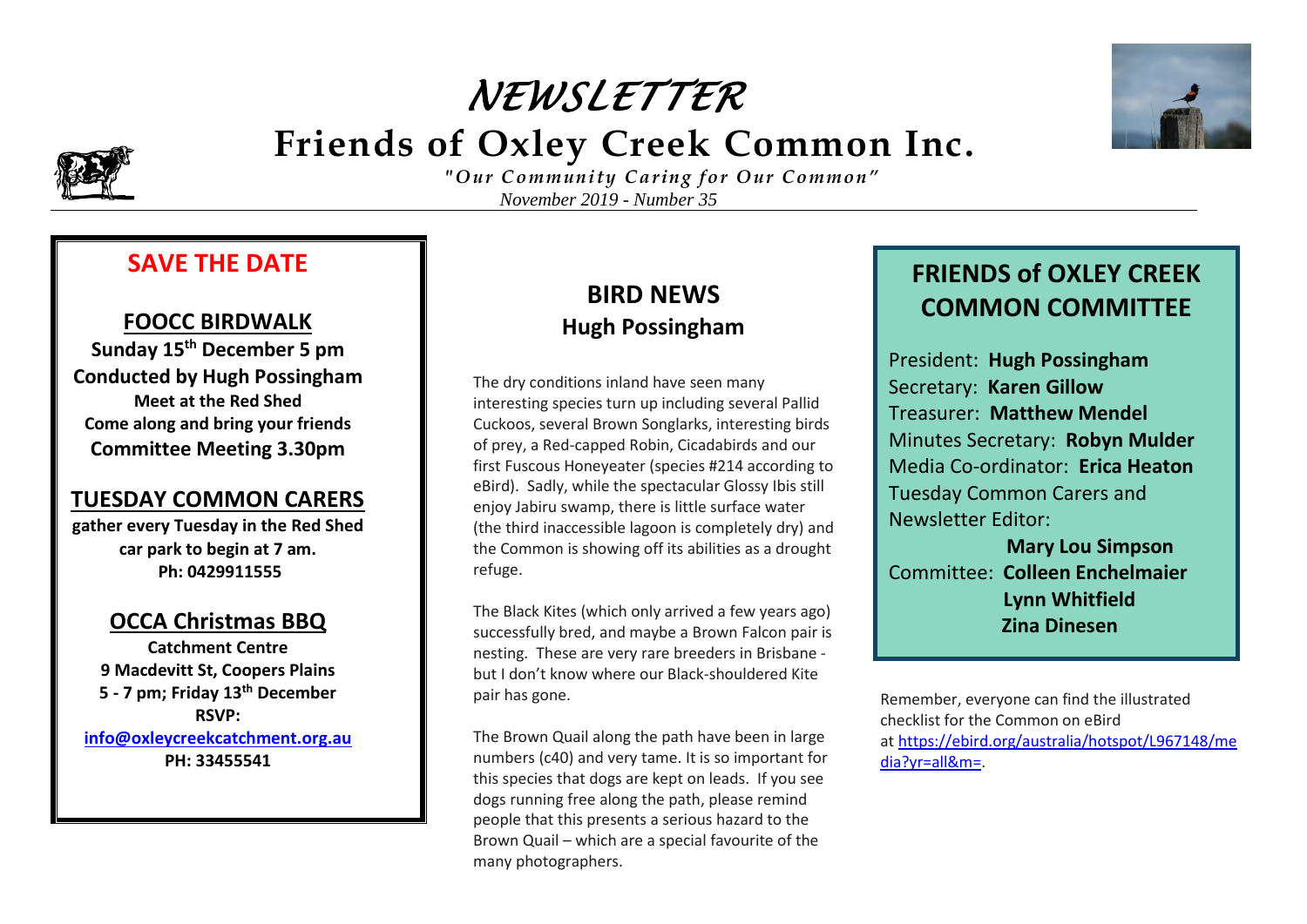## **TUESDAY COMMON CARERS**

The last few months have been a busy time. Because of the extremely dry weather, watering has been essential, in order to save young plants that are shrivelling in the heat.

We have been working at two sites on the creek bank: south of Commelina Gully near the large casuarina and just south of Stoney Gully. The first site looked like a relatively easy place to work but proved very difficult. The Asparagus Fern was entangled in the Cockspur and was very difficult to remove. The weeds on this site had prevented anything from growing, except for one struggling Tuckeroo.



Cleared space for Mangroves and Phragamites to spread.

The second site gave us plenty to do: a large patch of Singapore Daisy was removed, masses

of Asparagus Fern were dug out and Coral Berry was uprooted. A large Pitted-leafed Steelwood, *Toechima tenax,* is growing in this area and there are a lot of seedlings nearby. This section of creek bank has extensive areas of Marine Couch, *Sporobolus virginicus,* a large clump of Mangrove Fern, *Acrostichum speciosum,* and a *Crinum pedunculatum*, which is in such a precarious position it will be impossible to gather the seeds. New mangroves and *Phragamites australis* are poking through. This area promises to be a delightful spot.

Wayne Brown has been extending his time at the Common, working away in several difficult places. One spot that is now a delight is the gully at the first cement culvert. He has unearthed a huge Mangrove Fern, *Acrostichum speciosum,* and extensive Marine Couch, *Sporobulus virginicus.* This gully was once an impenetrable mass of Asparagus fern and Coral berry. In its new glory it has been dubbed 'Fern Gully'.

Marie Hollingworth kindly propagated a tray of *Alternanthera denticulata,* which will be a welcome addition to the creek bank. Hopefully, we can return the favour as the source of these plants has disappeared in the drought.

Congratulations to this dauntless band of workers.



Mangrove Fern has come to life in Fern Gully.

## **VOLUNTEERS**

**Thursday Creek Care have worked at the Common twice during October. This group tackled some very stubborn infestations of Asparagus Fern, weeded a Rotary planting and watered. Thanks, Noel for giving us an extra week and thanks to all the willing workers.** 

**Staff from the OCCA BSU come to the**  Common on a regular basis. They focus on **removing the difficult asparagus fern from the creek bank, filling the tanks and doing general weeding. Their help is invaluable.**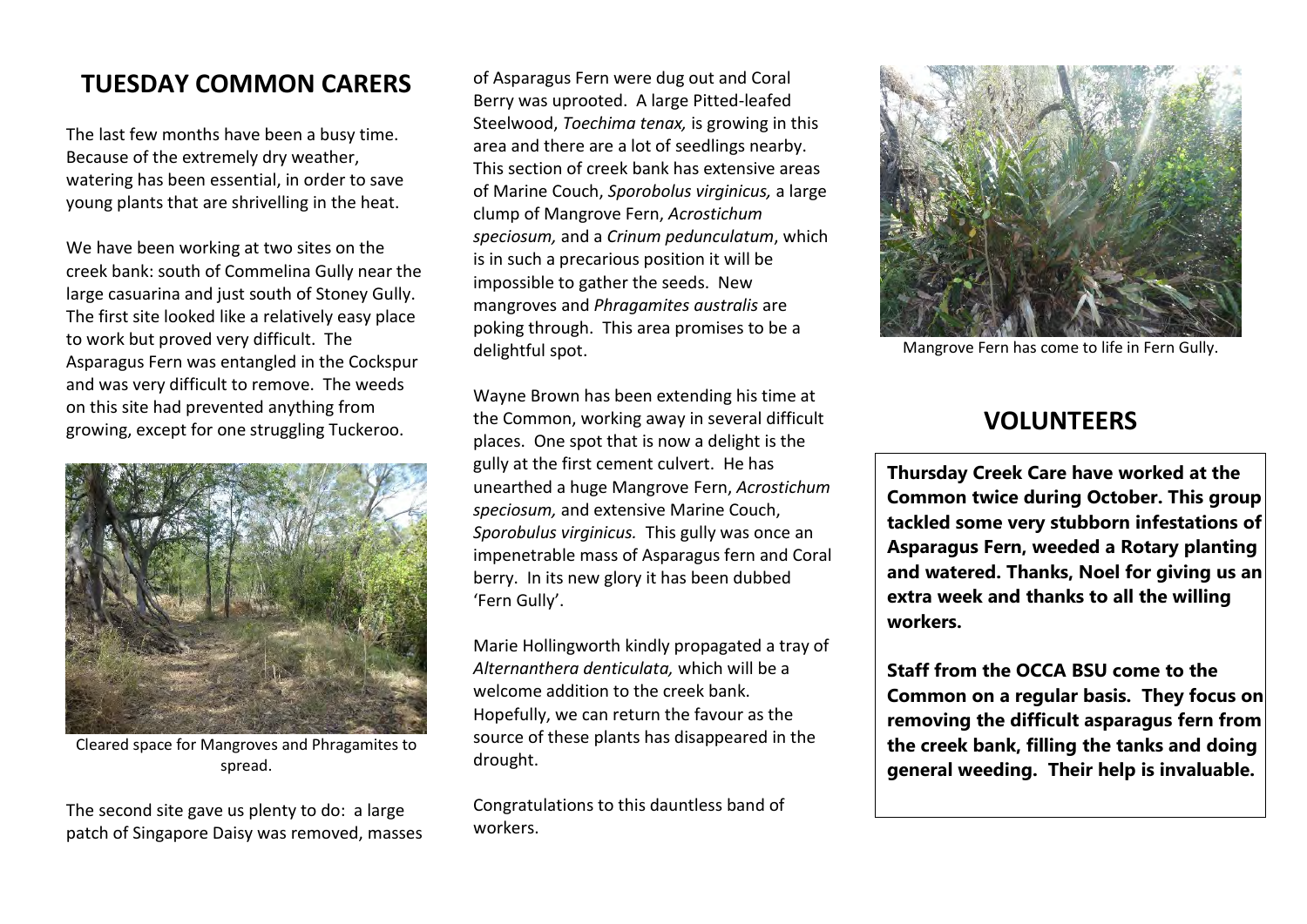Thanks to OCCA's Partnership team, a group of about 50 people from KPMG worked at the Common in October. Some volunteers established a large planting beside one of the University plots, while others weeded and collected tree guards.



Working out of the office. Photo: Camilla Duff Burford.

## **LIVING AT THE COMMON**

**Brown Quail** are now regularly seen at the Common, delighting local and overseas visitors alike.

Knowing that Quail need long grass for shelter, Tuesday Common Carers have been nervous about clearing weeds from around isolated patches of *Einardia nutans,* concerned that open space will make these ground dwellers vulnerable to prey.



A Brown Quail's white streaks highlighted by the sun. Photo: Judy Lucas.

We have been delighted to see that not only do the Quail use the *Einardia* for food but wriggle right under the plant. Perhaps they are finding both seeds and shelter while they forage. They seem to be happy, providing there is tall grass nearby to scramble to, in case of dnger. Cleared areas are also giving them increased opportunity for dust bathing.

Quail hide under vines or 'rubbish' – anything that gives sanctuary and is an adequate barrier from a perceived threat. They have also been observed foraging right on the creek bank among the mangroves. Occasionally, they take to the wing when startled, rising at a sharp angle and landing in nearby grasses.

Wayne Brown, a keen observer of these birds, has noted coveys of up to 30, earlier this year. Currently, however, they are more likely to be in pairs or small groups, possibly because of the breeding season. Despite seeing these birds frequently, he has never seen a nest or broken shells.



This untidy looking pile is home to Quail.

Quote from Monty Don in *Down to Earth*: If you want to encourage wildlife, the best thing to do is to stop gardening.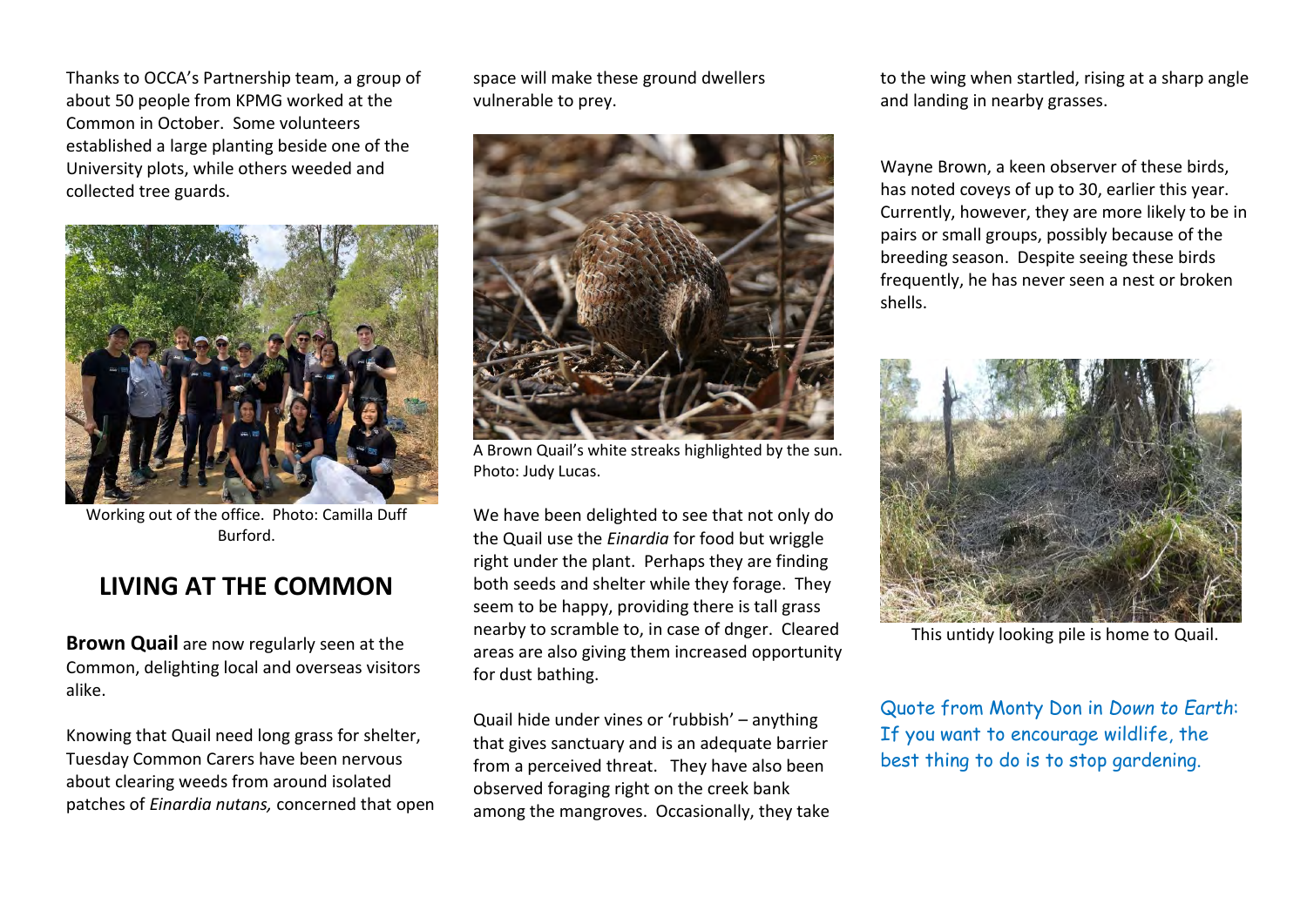

Kevin Habbit was lucky enough to be at the lagoon when the Jabiru was there.

**Long-billed Corellas** have been sighted feeding in the paddocks with their cousins, the Little Corellas. Long-billed Corellas are distinguishable by a red crescent on the neck and red feathers behind the bill. Once, found only in south-west Victoria, they can now be found in coastal NSW and Queensland.

Ian Frazer in *Birds in their Habitats* (page 97) says the key food for these parrots was Yam Daisy (Murnong), which once covered large areas of Victorian and southern NSW grasslands. There are accounts of the flowers turning the 'plains golden to the horizon'. Aborigines ate the yam tubers, and the Long-billed Corella's bill was ideally suited to digging out the little tubers and so cultivating the soil. Settlers' waggons turned up vast quantities of the tubers, which were often left to rot. Sheep and ploughs

finished off the tubers. Surviving Corellas learnt to eat wheat, which meant they became another target.

A line of birdwatchers at the fenceline, with cameras at the ready, suggested something had landed in a tree on the way to the lagoons. To everyone's delight, a **Pallid Cuckoo**, was easily seen on one of the lower branches.



Paul Francis caught the Pallid Cuckoo in flight.



Where can a Pheasant Coucal get some privacy?



Aidan Byrne captured this Fuscous Honeyeater.



One of the two White-necked Heron on the look-out for food. Notice the maroon feathers.